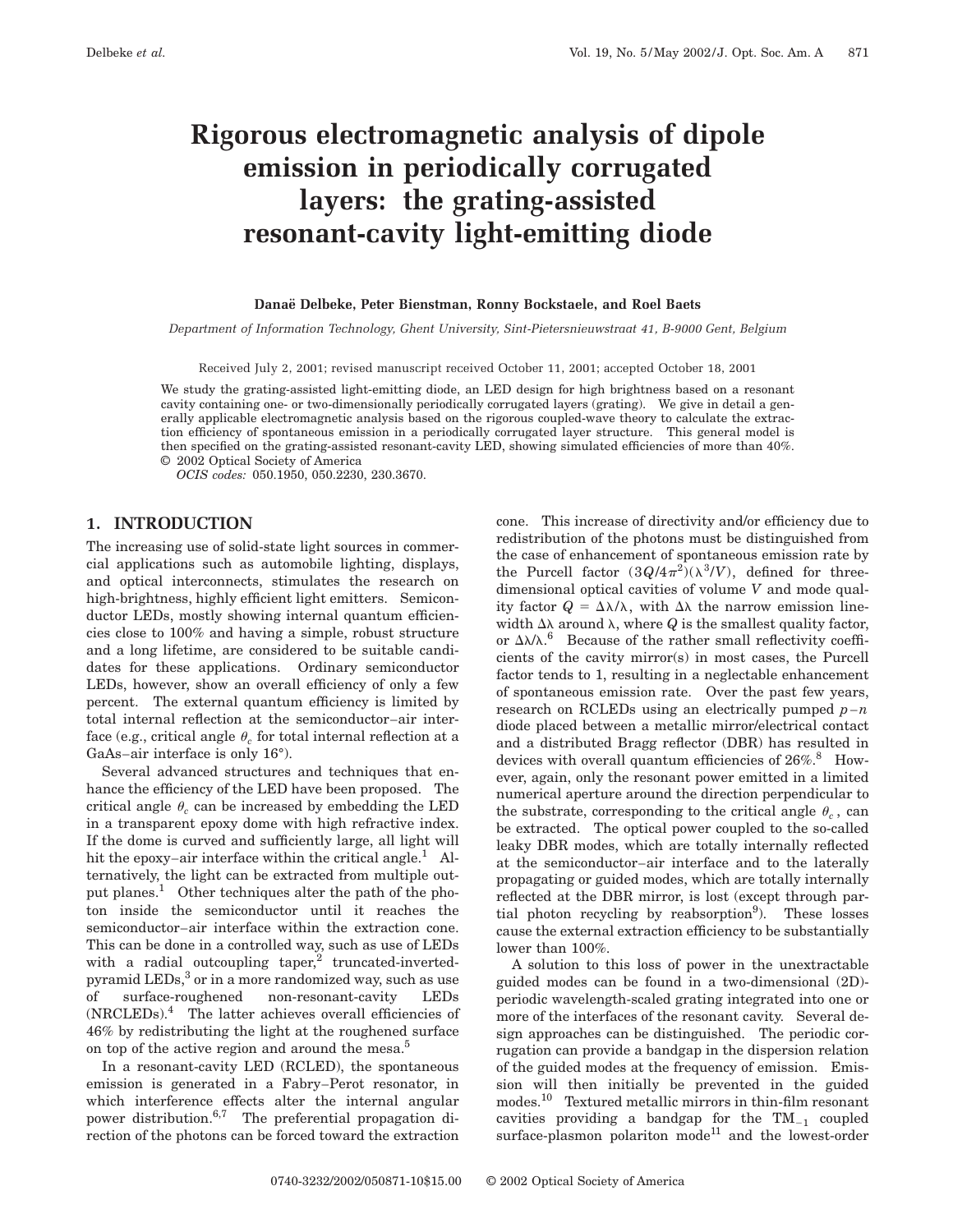TE mode<sup>12</sup> have been demonstrated. Alternatively, the grating can be used for purely optical photon recycling. The diffractive properties of the periodic grating can redirect the laterally propagating resonant guided mode to an extractable direction in the extraction cone. Because of the high power fraction in these guided modes, the use of such gratings will then result in a higher external extraction efficiency. We will hereafter call these devices grating-assisted RCLEDs (GA-RCLEDs), which are the subject of this paper. GA-RCLEDs have been studied in the form of thin-film devices that have a periodically corrugated mirror, $^{13}$  and they have been developed in the form of thin films with a periodic wavelength-scale structure in the optically active layer<sup>14</sup> and in the form of asymmetric cavities with a DBR mirror and a metallic mirror<sup>15</sup> or a DBR and a semiconductor–air interface.<sup>16</sup> A variation on the latter can be found in a 2D periodic corrugation surrounding the active region. In these devices, the Fabry–Perot mode is extracted in the central part of the light source where the layers are homogeneous, and the guided mode leaves the semiconductor in the surrounding periodically corrugated region.<sup>17,18</sup>

This paper presents a model for spontaneous emission in periodically corrugated layer structures. The proposed analysis is equivalent to the one proposed by Rigneault *et al.*<sup>19</sup> but differs in that it includes the dependence of the electric field in the cavity on dipole position in relation to the periodic unit cell defined by the Bragg vectors (Subsection 3.D). The electromagnetic analysis presented is applicable for any one-dimensional (1D) or 2D periodically corrugated layer structure. The examples and simulations presented are restricted to GA-RCLEDs at 980 nm in form of a bottom-emitting asymmetric RCLED that has a bottom DBR mirror and a periodic corrugation in the metallic top interface to diffract the guided mode to the extraction cone. The grating coincides with the active region. The metallic interface will act both as diffractive mirror and as electrical contact. These devices have straightforward processing and show an increasing production yield.

The paper is structured as follows: In Section 2 the device concept is highlighted in greater detail. The section is therefore subdivided into three parts corresponding to the basic issues of a GA-RCLED: (A) spontaneous emission in layered structures, (B) extraction of in-plane propagating waves by means of a grating in passive waveguides, and  $(C)$  the combination of  $(A)$  and  $(B)$ . Section 3 describes the electromagnetic analysis on which the numerical calculations used to simulate dipole emission inside periodically corrugated layer structures are based. Numerical results for GA-RCLEDs with a 1D or a 2D grating as cavity mirror are presented in Section 4; Section 5 concludes the paper.

# **2. CONCEPT OF A GRATING-ASSISTED RESONANT-CAVITY LED**

#### **A. Dipole Emission in a Planar Cavity**

The angular distribution of spontaneous emission in bulk semiconductors can often be regarded as isotropic. However, when the emitting dipole is placed inside a cavity, photons can be redistributed by means of interferences. $6,7$ 

Four ways can be distinguished in which the photons are redistributed: (1) outside modes, (2) guided modes, (3) leaky modes, and (4) metal absorption in the case in which a metallic mirror is used. The outside modes or Fabry–Perot modes with  $k_{\parallel} < \omega n_{\rm sur}/c = k_c$  ( $n_{\rm sur}$  is the refractive index of the surrounding material, and  $k_{\parallel}$  $= k_{xy}$  is the wave-vector component lying in the plane of the multilayer structure) can be extracted [Fig. 1(a)]. This extraction causes the typically low *Q* factor of these modes. The guided modes, in contrast, are trapped in the cavity because of total internal reflection (TIR) at the  $\text{mirror interfaces } \{k_{\text{TIR}}^{\text{mir1}}, k_{\text{TIR}}^{\text{mir2}}\}_{\text{max}} < k_{\parallel}. \ \ \text{ They show unity}$ round-trip conditions for the complex field amplitude in the absence of damping and consequently a higher *Q* factor. When a DBR mirror is used, these guided modes can couple evanescently to the outside medium. In this case they are rather referred to as "quasi"-guided modes. The third channel for redistribution was referred to as leaky modes: photons "leak" through the DBR mirror when  $k_c < k_{\scriptscriptstyle\parallel} < \{k_{\scriptscriptstyle\rm TIR}^{\scriptscriptstyle\rm minr1}, k_{\scriptscriptstyle\rm TIR}^{\scriptscriptstyle\rm minr2}\}_{\scriptscriptstyle\rm max}$  and are absorbed in the substrate, as they total internally reflect at the substrate– vacuum interface. Guided modes, leaky modes, and metal absorption cause the external extraction efficiency to be substantially lower than 100%.

The distribution of the photons over the four channels depends strongly on the design of the cavity. An initial distinction has to be made regarding whether a DBR mirror is used in the cavity. Thin-film devices without a DBR mirror do not support leaky modes. The emitted power can be efficiently concentrated in a unique guided mode when the thin film is adequately designed. Cavities with a DBR mirror, in contrast, do support leaky modes. Benisty *et al.*<sup>6</sup> optimized a hybrid bottom-



Fig. 1. (a) *k*-space presentation of outside, leaky, and guided modes, (b) RCLED, (c) typical internal angular emission distribution in RCLED, with  $\theta = \arcsin(k_{\parallel}/k)$ .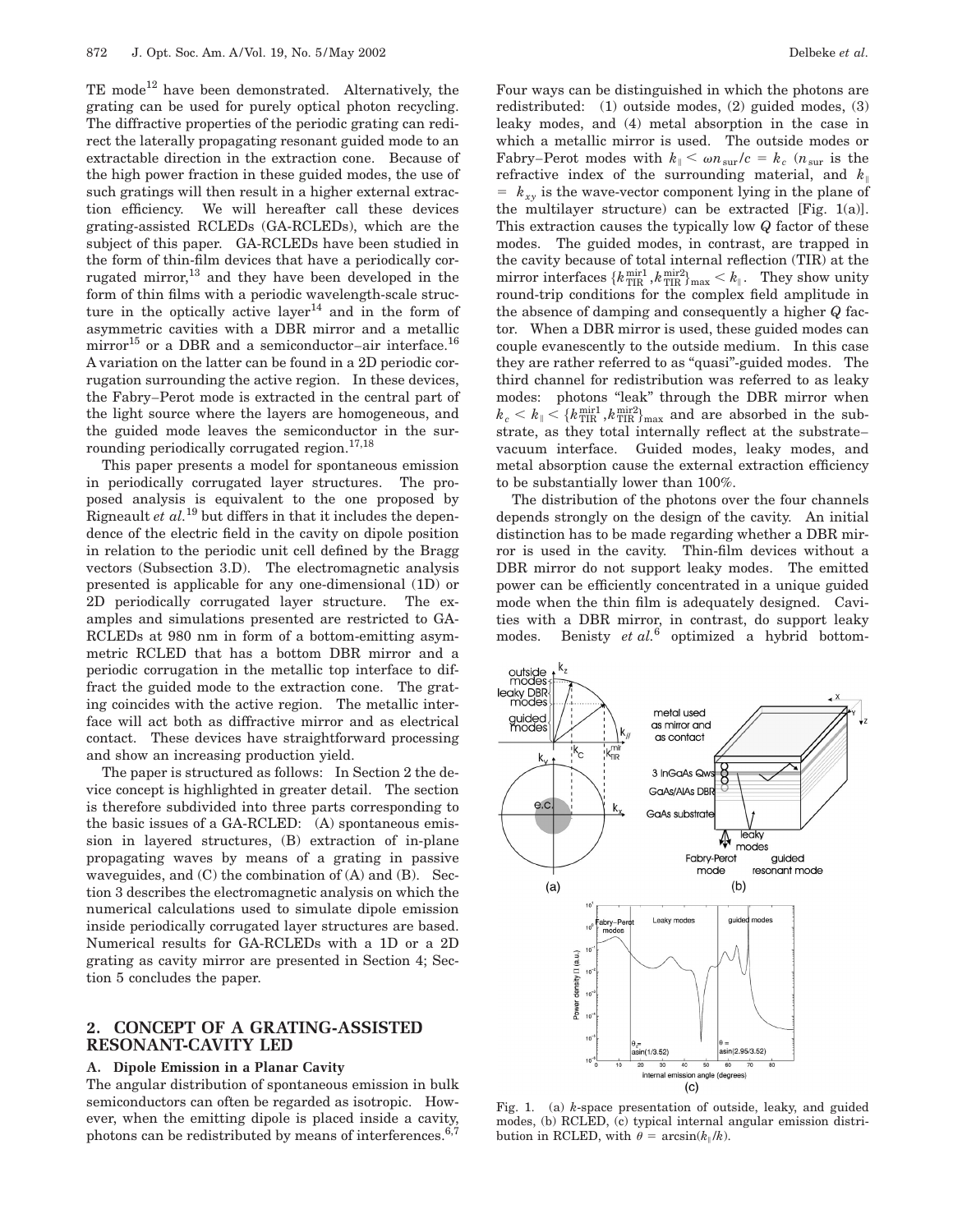emitting cavity with a metallic and a DBR mirror for high extraction efficiency at 980 nm [Fig. 1(b)]. Figure  $1(c)$ shows a simulation of the internal angular emission distribution with an indication of the fraction of the total emitted power in the respective modes  $\lceil \theta = \arcsin(k_{\parallel}/k) \rceil$ . The outside emission takes 20–25%. The power lost through the guided mode(s) accounts for 30–35%, through leaky DBR modes 25–35%, and through metallic absorption 10–15%. DBR modes cannot be avoided, but they can be minimized by using a highercontrast DBR mirror, e.g., an  $A$ lOx/GaAs DBR. $8$  The guided modes can be cut off by using a thinner cavity. However, the power of the latter will be divided over all modes, including the leaky DBR modes, resulting in only marginal extra power in the extractable Fabry–Perot mode, and most of the power (70%) will be absorbed in the substrate.<sup>20</sup> Since the integration of a more complex doping profile is more accessible in thicker cavities, a thicker cavity supporting the guided mode is to be preferred in electrically pumped devices.

# **B. Extraction of In-Plane Propagating Waves by Means of a Grating**

Passive waveguide structures with grating couplers have been widely studied.21–<sup>23</sup> A guided mode propagating in a lossless planar waveguide structure equipped with a shallow lossless grating with appropriate period(s)  $\Lambda_i$  (*i*  $= x, y'$  and resulting Bragg vector(s)  $\mathbf{K}_i = 2 \pi \mathbf{1}_{\Lambda_i} / \Lambda_i$ [see Figs. 2(a) and 2(d)] can be diffracted entirely toward the extraction cone. This can be easily illustrated by using a wave-vector presentation in the *k* space  $[(\mathbf{k}_x, \mathbf{k}_y, \mathbf{k}_z) = (\mathbf{k}_{\parallel}, \mathbf{k}_z)]$  (Fig. 2). This is called the wavevector diagram  $(WVD)$ .<sup>13</sup> Monochromatic light with fre-



Fig. 2. Wave-vector diagram. (a) Top view of a 1D grating. (b) Extraction of guided mode with use of a 1D first-order grating  $(\beta = |K_x|)$  presented in the  $k_{\parallel}$  plane: When the guided mode is projected toward the extraction cone, ec, the overlap of the diffracted light and the extraction cone can be extracted. This corresponds to a fraction of 22% of the guided mode. (c) Alternative graphic presentation to calculate the upper limit: projection of the extraction cone toward the guided mode by the Bragg vector. The overlap of the projected cone and the guided mode is limited to 22%. (d) Top view of a 2D grating  $(\beta = |\mathbf{K}_i|, i = x, y')$ . (e) Analog graphic presentation for a 2D first-order grating. (f) 2D second-order grating ( $\beta = 2|\mathbf{K}_i|$ ).

quency v and vacuum wavelength  $\lambda_0 = c/v$  and wave number  $k_0 = 2\pi/\lambda_0$  is considered, with *c* the velocity of light. In the  $\mathbf{k}_{\parallel}$  plane, the guided mode in the highrefractive-index waveguide (for GaAs  $n \approx 3.52$ ) can be represented by its propagation constant  $\beta = |\mathbf{k}_{\parallel}|$  $=$   $|\mathbf{k}_{0\parallel}|n_{\text{eff}}$  for azimuthal angle  $\phi$ ,  $0 \le \phi < 2\pi$ , and  $n_{\text{eff}}$  is the effective refractive index of the guided mode. This leads to a circle in the WVD. Waves with in-plane *k* vector  $\mathbf{k}_{\parallel}$  smaller than  $2\pi/\lambda_0$  can escape the waveguide in a nonlateral way. This region of extractable waves is represented in the  $\mathbf{k}_{\parallel}$  plane by the extraction cone ec, corresponding to ec, disk,  $|\mathbf{k}\| \leq 2\pi n/\lambda_0$ . Since the propagation constant  $\beta$  does not overlap the extraction cone, the guided wave will not be extracted out of the highrefractive-index slab (leaving evanescent coupling aside). However, when the interface of the slab is corrugated with a shallow grating, weakly affecting the propagation constant of the guided wave, waves with  $\mathbf{k}_{\parallel} = \mathbf{k}_{0\parallel} n_{\text{eff}}$  $v \times v$ **K**<sub>*x*</sub> + *w***K**<sub>*y*</sub>, *v*, *w* integer, will be present according the Floquet–Bloch theorem. The guided mode will continuously couple power to these diffracted waves and vice versa. This can be represented in the WVD by a projection of the "guided" wave, represented in the WVD by the circle with radius  $\beta$ , toward the extraction cone along the Bragg vector. The overlapping part of the diffracted wave with the extraction cone can escape the waveguide. Thus the guided mode will leak power toward the extraction cone by means of diffracted waves. The appropriate period and lattice structure of the grating to maximize overlap depend on the dielectric-constant differences among the core, cladding, and vacuum. With a 1D grating and a waveguide configuration representative of GaAs RCLEDs, up to 22% of the diffracted guided wave overlaps the extraction cone [marked bold in Fig. 2(b)]. This 22% represents a maximum of the extractable fraction of the guided wave in this configuration. This can alternatively be represented graphically by a translation of the extraction cone toward the guided wave [Fig. 2(c)] instead of the translation of the circle that represents the guided wave toward the extraction-cone disk. The overlap of the guided mode and the translated extraction cone again represents an upper limit of the extraction efficiency. A 2D grating increases the extraction efficiency of the guided wave to 66% with a first-order grating (the guided mode is coupled toward the extraction cone through firstorder diffraction) [Fig. 2(e)] and to 100% with a secondorder grating (the guided mode is coupled toward the extraction cone through second-order diffraction) [Fig. 2(f)].

It is worth emphasizing that this graphic analysis indicates qualitatively to what extent a grating structure can extract an in-plane guided mode. It only represents an upper limit of the extractable fraction of the guided wave. Quantitative information, e.g., the fraction of photons in the respective modes or absorption losses, has to be found by a rigorous analysis (see Section 3).

#### **C. Grating-Assisted Resonant-Cavity LED**

In a way similar to the extraction of a guided wave from a corrugated passive waveguide, the guided mode excited by a dipole placed inside a periodically corrugated layer structure can escape the cavity when the period, depth,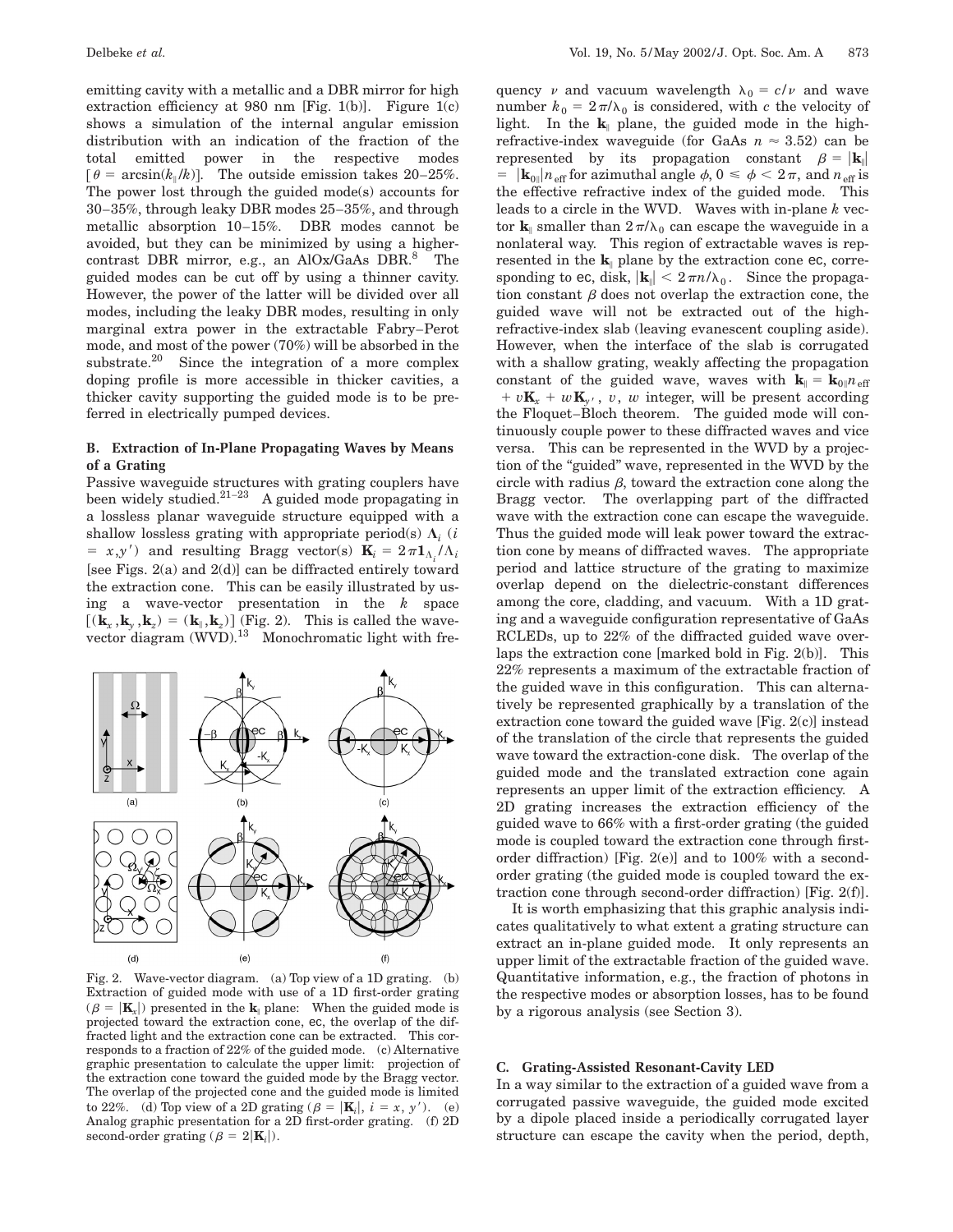

Fig. 3. Sketch of a GA-RCLED.

filling factor, lattice structure of the grating, and cavity thickness are chosen appropriately.

In the case of monomodal thin-film devices, the guided mode can be directly extracted.13

With use of a hybrid bottom-emitting cavity with metallic and DBR mirrors sustaining an extractable Fabry– Perot mode, guided mode(s) and leaky DBR modes, the grating will couple the guided mode to the extractable Fabry–Perot mode and vice versa. If the extractable resonant surface-normal mode has a lower *Q* factor than the nonextractable high-*Q* guided mode, reciprocal coupling of power between the resonant systems will result in a net power flow from the guided mode to the extraction cone in the case of negligible absorptions. The conceptual design of a GA-RCLED is depicted in Fig. 3.

#### **3. THEORETICAL FORMULATION**

#### **A. Electric Dipole Emission in a Two-Dimensional Periodically Corrugated Multilayered Structure**

The plane-wave matrix formalism for dipole radiation in a multilayer planar system<sup>12</sup> has been extended to calculate emission modification of a dipole placed in an arbitrary 2D periodically corrugated multilayered structure. The plane-wave matrix formalism is based on the Fourier transform with respect to *x* and *y* of the electromagnetic field emitted by an electrical dipole. The  $k_{\parallel}$  Fourier spectrum contains arbitrarily large wave vectors  $k_x$  and  $k_y$ . Letting these plane propagative and evanescent waves propagate through the periodically corrugated multilayer

lated. This formalism is presented in this section. The electromagnetic field  $e(x, y, z)$  [time dependence  $\exp(-i\omega t)$  is assumed] can be expressed in terms of its Fourier components  $\mathbf{e}_F(\theta, \phi, z)$ , the plane-wave amplitude per solid angle, or the mode density,

$$
\mathbf{e}(x, y, z) = \left( \int_0^{\pi/2} + \int_{\pi/2 + i\sigma}^{\pi/2 + i\infty} \right) \sin \theta \, d\theta
$$

$$
\times \int_0^{2\pi} d\phi \mathbf{e}_F(\theta, \phi, z) \exp(i\mathbf{k}_\parallel \mathbf{r}), \qquad (1)
$$

or by using the Wronskian conversion and expressing  $\mathbf{e}_F$ as a function of  $k_x$  and  $k_y$ :

$$
\mathbf{e}(e, y, z) = \int_{-\infty}^{\infty} \int_{-\infty}^{\infty} \frac{dk_x dk_y}{nk_0 k_z} \mathbf{e}_F(k_x, k_y, z)
$$

$$
\times \exp(ik_x x + ik_y y). \tag{2}
$$

In the presence of a diffractive grating, waves are coupled with each other according to the Bragg condition. This means that a wave with in-plane wave vector  $\mathbf{k}_{\parallel}^{\text{in}} = \mathbf{k}_{\parallel}^{00}$ gives rise to waves with in-plane wave vector  $\mathbf{k}_{\parallel}^{vw}$  and vice versa (Fig. 4),

$$
\mathbf{k}_{\parallel}^{vw} = \mathbf{k}_{\parallel}^{\text{in}} + v \frac{2 \pi}{\Lambda_x} \mathbf{1}_x + w \frac{2 \pi}{\Lambda_{y'}} \mathbf{1}_{y'}, \qquad (3)
$$

where  $\Lambda_x$  is the period along the *x* direction and  $\Lambda_y$  is the period along the *y*<sup>'</sup> direction with  $\mathbf{1}_{y} = \mathbf{1}_x \cos(\zeta)$  $1$ <sub>*y*</sub> sin( $\zeta$ ) and *v*, *w* integer. This implies that if matrices are introduced to express coupling between the coupled Bragg diffracted waves, the infinite integrals of Eq. (1) can be reduced to a finite integration region in the *k* space, bounded by the respective Bragg vectors,

$$
\mathbf{e}(x, y, z) = \int_0^{2\pi/\Lambda x} \int_0^{2\pi/\Lambda y} \frac{\mathrm{d}k_x \mathrm{d}k_{y'}}{nk_0 k_z} K_{xy} \cdot \mathbf{E}_F, \quad (4)
$$

where  $\mathbf{E}_F$  represents a  $VW \times 1$  column matrix (*V* and *W* are the number of diffracted orders retained in the calculation for the respective periodic directions) and  $K_{xy}$  is a 1  $\times$  *VW* row matrix with elements

$$
\mathbf{E}_F[Wv+w] = \mathbf{e}_F(k_x^{vw}, k_y^{vw}, z),
$$
  

$$
K_{xy}[Wv+w] = \exp(ik_x^{vw}x + ik_y^{vw}y),
$$



Fig. 4. Plane-wave formalism in a multilayer periodically corrugated structure. *E*int is defined in Eq. (8).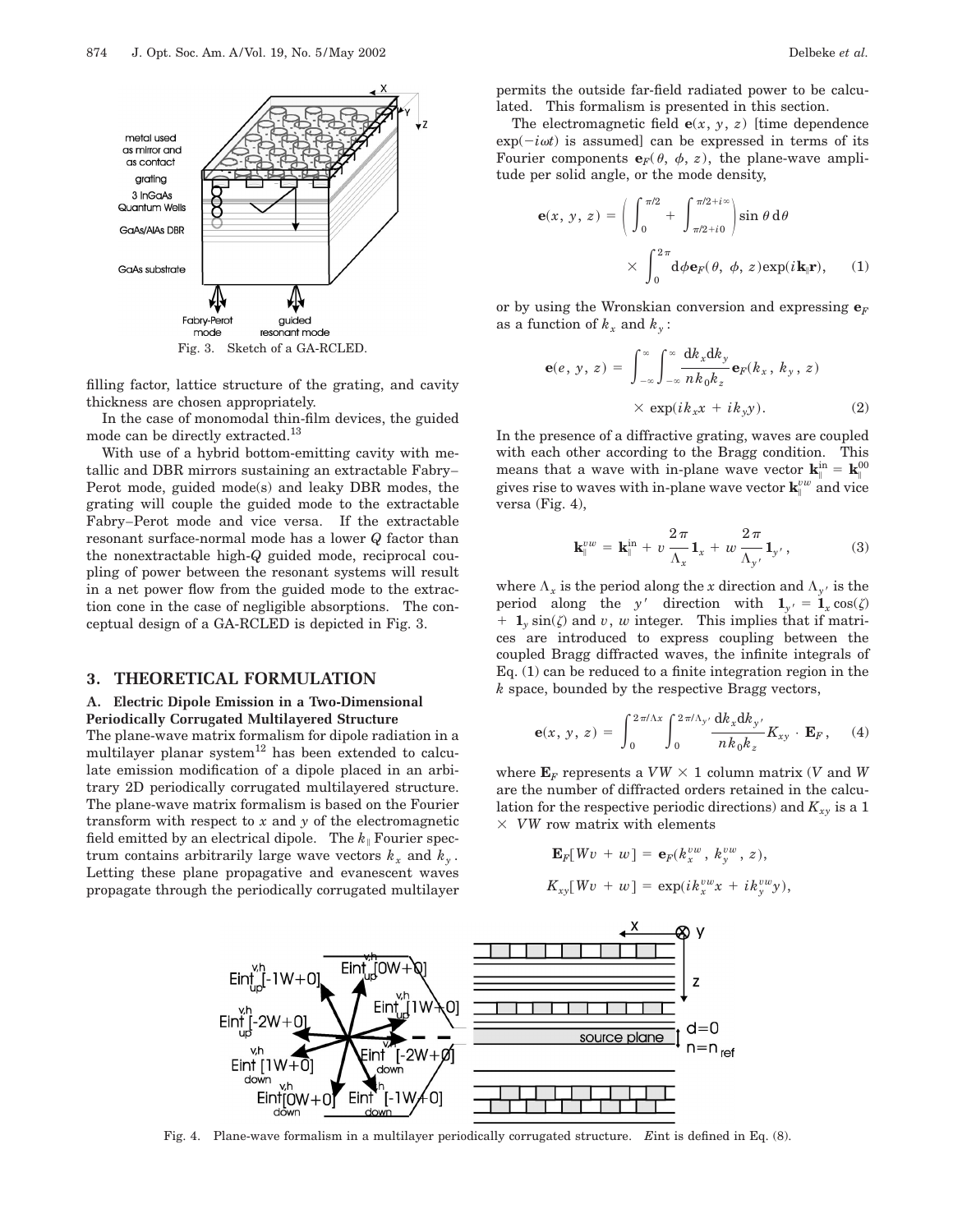$$
k_x^{vw} = k_x^{00} + v \frac{2\pi}{\Lambda_x} + w \cos(\zeta) \frac{2\pi}{\Lambda_{y'}},
$$
  

$$
k_y^{vw} = k_y^{00} + w \sin(\zeta) \frac{2\pi}{\Lambda_{y'}},
$$

 $0 \le v \le V$ ,  $0 \le w \le W$ , *v* and *w* integer. (5)

In the presence of an absorbing medium located close to the emitter, the numbers of diffracted orders *V* and *W* retained in the calculation for the respective periodic directions have to be high enough to ensure inclusion of evanescent waves coupling to surface plasmons in this absorbing medium. Evanescent coupling to highrefractive-index layers is circumvented by letting the emission take place in a reference layer with zero thickness and  $n_{\text{ref}} > n_{\text{max}}$ , where  $n_{\text{ref}}$  is the refractive index of the reference source layer and  $n_{\text{max}}$  is the highest refractive index of the layer structure.

This reduction of the integration space to the Bragg unit cell in Eq. (4) implies that the plane-wave matrix formalism for homogeneous multilayer structures $6$  can easily be extended when the electromagnetic field components and the reflection and transmission coefficients are replaced by matrices representative of the coupled waves that satisfy the Bragg condition. When this is done, the normalized (with respect to total emission in bulk media) source terms that are introduced in the plane-wave matrix formalism as an additive discontinuity across the dipole layer become column matrices of order  $VW \times 1$ . Table 1 summarizes the source terms *A* of the three configurations of dipole radiation that can be considered: (1) a vertical dipole *v*, radiating TM ( *p*) waves; (2) a horizontal dipole *h*, radiating TM waves, averaged over the azimuthal angle of the dipole orientation; and (3) a horizontal dipole *h*, radiating TE (*s*) waves, averaged over the azimuthal angle of the dipole orientation.

The vectorial electric field  $\mathbf{E}_F$  can be split into a TE part  $(E^s = \mathbf{E}_F \cdot ||\mathbf{1}_k \times \mathbf{1}_z||)$  and a TM part  $(E^p = \mathbf{E}_F)$  $\cdot$   $\|\mathbf{1}_k \times (\mathbf{1}_k \times \mathbf{1}_z)\|$ . Then  $E^{h/v}$  stands for the 2*VW*  $\times$  1 matrix consisting of both the TE and the TM contributions resulting from horizontal or vertical dipoles, respectively. A similar notation is introduced for the dipole terms:

**Table 1. Source Terms for Horizontal and Vertical Dipoles**

| Dipole     | TЕ                                                                | <b>TM</b>                                                                                          |
|------------|-------------------------------------------------------------------|----------------------------------------------------------------------------------------------------|
| Horizontal | $A^{h,s}_{\uparrow\downarrow}[Wv+w]$<br>$=\sqrt{\frac{3}{16\pi}}$ | $A_{\uparrow\downarrow}^{h,p}[Wv+w]$<br>$= \sqrt{\frac{3}{16\pi}} \frac{k_{z,vw}}{k}$              |
| Vertical   | $A^{v,s}_{\uparrow\,\vert} [Wv + w]$<br>$= 0$                     | $A_{\uparrow\downarrow}^{v,\,p}[Wv+w]$<br>$= \pm \sqrt{\frac{3}{8\pi}} \frac{k_{\parallel,vw}}{k}$ |

$$
E^{h/v} = \begin{bmatrix} E^{h/v,s} \\ E^{h/v,p} \end{bmatrix},
$$
  
\n
$$
E^{h/v}[Wv_2 + w] = \left(1 - \left|\frac{v_2}{V}\right|\right) E^{h/v,s}[Wv_2 + w]
$$
  
\n
$$
+ \left|\frac{v_2}{V}\right| E^{h/v,p}[W(v_2 - V) + w],
$$
  
\n
$$
0 \le v_2 < 2V, \ 0 \le w < W, \ (6)
$$
  
\n
$$
A_{\uparrow\downarrow}^{h/v} = \begin{bmatrix} A_{\uparrow\downarrow}^{h/v,s} \\ A_{\uparrow\downarrow}^{h/v,p} \end{bmatrix}, \ (7)
$$

where  $\vert \vert$  means largest integer smaller than the argument. Calculating the electric field matrix caused by dipole emission in the direction corresponding to the  $(v_2, w)$  diffraction order then takes into account coupling between the respective polarizations. After accounting for the multiple reflections at the mirrors, we can write the upward- and downward-propagating extracted fields  $as<sup>15</sup>$ 

 $A^{n}{}_{\uparrow\downarrow}$ 

$$
E_{\rm up}^{h/v}(v_2, w) = \frac{T_{\rm up}(R_{\rm down}SE_{v_2w}A_{\perp}^{h/v} - SE_{v_2w}A_{\perp}^{h/v})}{I - R_{\rm down}R_{\rm up}}
$$
  

$$
= T_{\rm up}E{\rm int}_{\rm up}^{h/v},
$$
  

$$
E_{\rm down}^{h/v}(v_2, w) = \frac{T_{\rm down}(R_{\rm up}SE_{v_2w}A_{\perp}^{h/v} - SE_{v_2w}A_{\perp}^{h/v})}{I - R_{\rm down}R_{\rm up}}
$$
  

$$
= T_{\rm down}E{\rm int}_{\rm down}^{h/v}, \tag{8}
$$

with *I* the  $2VW \times 2VW$  unity matrix and  $R_{up}$ ,  $T_{up}$ ,  $R_{\text{down}}$  and  $T_{\text{down}}$  the  $2VW \times 2VW$  reflection and transmission matrices, respectively, of the multilayer on top of and below the active layer. In these matrices the element  $[Wv_2 + w, Wv'_2 + w']$  relates the  $(v'_2, w')$  diffracted order to the  $(v_2, w)$  wave. Calculation of these matrices will be discussed in the Subsection 3.B.  $SE_{v_2w}$ is a  $2VW \times 2VW$  matrix with all elements zero but the  $(v_2, w)$ th element equal to 1, making the dipole emission active only in the direction corresponding to the  $(v_2, w)$ diffraction order. *E*int represents the internal electric field matrix (see Fig. 4).

### **B. Calculation of R and T**

To calculate the reflection and transmission matrices of the periodically corrugated multilayers, a rigorous electromagnetic analysis is needed with respect to the sensitivity of the cavity behavior to phase and amplitude shifts of the cavity mirror's reflection coefficients. We have implemented the rigorous coupled-wave analysis for gratings proposed by Moharam *et al.*24,25 and reformulated by  $Li^{26}$  and Lalanne<sup>27</sup> to improve TM convergence. It is a straightforward, noniterative, deterministic technique, based on a state-variables representation of the coupledwave amplitudes of the space-harmonic fields, permitting calculation of the field in terms of eigenfunctions and eigenvectors of the coefficient matrix defined by the coupled-wave equations. The coupled-wave equations are Maxwell's equations solved in the grating layers for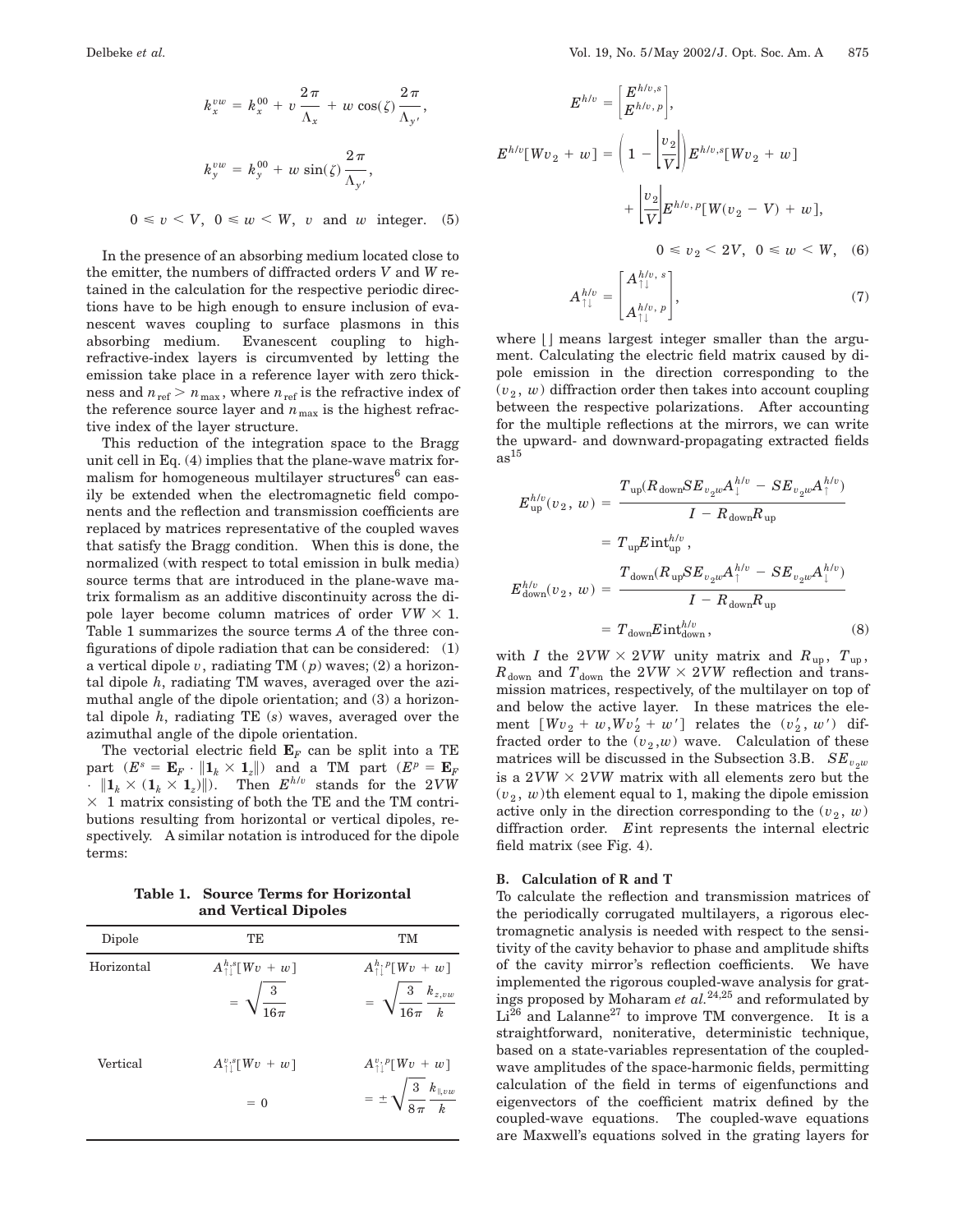the field's spatial Fourier expansion. The accuracy of the obtained solution depends solely on the number of terms retained in the space-harmonic expansion of the field, with conservation of energy always retained. For a detailed discussion on the rigorous coupled-wave analysis, the reader is referred to Refs. 24–27.

#### **C. Extraction Efficiency**

The extraction efficiency can be found by integrating the normalized power of the outside plane waves per unit solid angle and per unit surface over the desired solid angle. This normalized power density can be calculated from Eqs. (8), which expresses the plane-wave amplitude of the electromagnetic field per unit solid angle as a function of the normalized source terms. However, calculation of the inside and outside power flux normalized to the source power flux must take into account both the solid angle transformation due to refraction and the solid angle transformation due to diffraction (Fig. 5).

At a 2D periodically corrugated interface, the normalized active transmitted (reflected) power per unit interface area  $t_{\text{pow}}^{vw}$  ( $r_{\text{pow}}^{vw}$ ) of the ( $Wv + w$ )th diffracted order or, equally, the amplitude ratio of the projection onto the *z* axis of the real transmitted (reflected) Poynting vector **s***vw* to the real incident Poynting vector **s**in, can be written as function of the field amplitudes  $\mathbf{t}^{vw}_f(\mathbf{r}^{vw}_f)$ :

$$
\text{Re}(s \cdot \mathbf{1}_z) = \frac{1}{2} \text{Re}(\mathbf{e} \times \mathbf{h}^*) \cdot \mathbf{1}_z,
$$
\n
$$
\text{Re}(s_z^{\text{in}}) = \frac{1}{2} \frac{\text{Re}(k_z^{\text{in}})}{\omega \mu_0},
$$
\n
$$
\text{Re}(s_z^{\text{v}w}) = \frac{1}{2} \frac{\text{Re}(k_z^{\text{v}w})}{w \mu_0} \mathbf{t}_f^{\text{v}w} \mathbf{t}_f^{\text{v}w*},
$$
\n
$$
t_{\text{pow}}^{\text{v}w} = \frac{\text{Re}(s_z^{\text{v}w})}{\text{Re}(s_z^{\text{in}})},
$$
\n(9)

or with  $t_{sf}^{vw}$ ,  $t_{pf}^{vw}$  the components of the electric and magnetic field vectors representing TE and TM polarizations:

$$
t_{\text{pow}}^{vw} = |t_s^{vw}|^2 \text{ Re} \left( \frac{k_z^{vw}}{k_z^{in}} \right) + |t_p^{vw}|^2 \text{ Re} \left( \frac{k_z^{vw}/n_{\text{sur}}^2}{k_z^{in}} \right). \quad (10)
$$



Fig. 5. Solid-angle transformation due to refraction and diffraction.

Taking into account Eqs. (9) and (10), we can calculate a  $\Pi_{\Omega}$  matrix from Eq. (8):

$$
\Pi_{\Omega}^{s}[Wv + w] = \Sigma_{v_2', w'}^{2V, W} |E^{h/v, s}(v_2', w)[Wv + w]|^2
$$
  
\$\times \text{Re}\left(\frac{k\_z^{vw}}{k\_z^{v\_2', w'}} \frac{1}{n\_{\text{ref}} k\_0 k\_z^{v\_2'w'}}\right),\$  

$$
\Pi_{\Omega}^{p}[Wv + w] = \Sigma_{v_2', w'}^{2V, W} |E^{h/v, p}(v_2', w')[Wv + w]|^2
$$
  
\$\times \text{Re}\left(\frac{k\_z^{vw}/n\_{\text{sur}}^2}{k\_z^{v\_2', w'}} \frac{1}{n\_{\text{ref}} k\_0 k\_z^{v\_2'w'}}\right), \quad (11)\$

with  $\Pi_{\Omega}^{s,p}[Wv + w]$  the normalized power per unit spatial frequency in a direction corresponding to **k***vw*. Finally, the normalized power per unit surface can be calculated by integrating the matrix product over the Bragg unit cell:

$$
p^{s, p} = \int_0^{2\pi/\Lambda_x} \int_0^{2\pi/\Lambda_y} dk_x dk_{y'} I_r \Pi_{\Omega}^{s, p}, \qquad (12)
$$

with  $I_r$  a unity  $1 \times VW$  row matrix. This normalized power defines the measure for extraction efficiency when the ratio of the outside power to the total power is considered.

Numerical calculation of the integral in the formula of the normalized power [Eq. (12)] can be done by discretization of the integrand. This discretization has to be done with care, because the power density function  $\Pi_0$ will show narrow peaks around multiple-beam interference effects (e.g., the extracted guided wave). A locally narrower grid will then be required around these narrow modes.

### **D. Importance of Dipole Position: Remark on Eqs. (11)**

In the case of a set of  $\mathbf{k}_{\parallel}$  vectors coupled by the Bragg condition, the contributions of the source terms of the respective emission directions to a specific spatial frequency  $\mathbf{k}_{\parallel}^{pq}$ of this set are considered to interact incoherently. Although the respective contributions of a single dipole at a specific location to a certain diffraction order do interact coherently, the dependency of the intensity on the dipole, position is averaged out when all dipole positions are considered in a Bragg unit cell. This incoherent interaction of the respective contributions of a single dipole used to calculate the normalized power per unit spatial frequency  $\Pi_{\Omega}$  in Eq. (11), is justified by the fact that the phase of the reflection coefficients  $R_{vw\rightarrow pq}$  depends on the in-plane position of the dipole. This phase-shift variation as a function of the position of the emitter is proportional to  $\mathbf{k}_{\parallel}^{pq} - \mathbf{k}_{\parallel}^{vw} = (p - v) \times (2\pi/\Lambda_x)\mathbf{1}_x + (q - v)$  $-w(2\pi/\Lambda_{y'})\mathbf{1}_{y'}$  and thus shows a proportional periodicity. Considering dipole emission intensity over a periodic unit cell will average out this phase-shift variation, resulting in an incoherent interaction of the distinct Bragg coupled contributions with a single spatial frequency.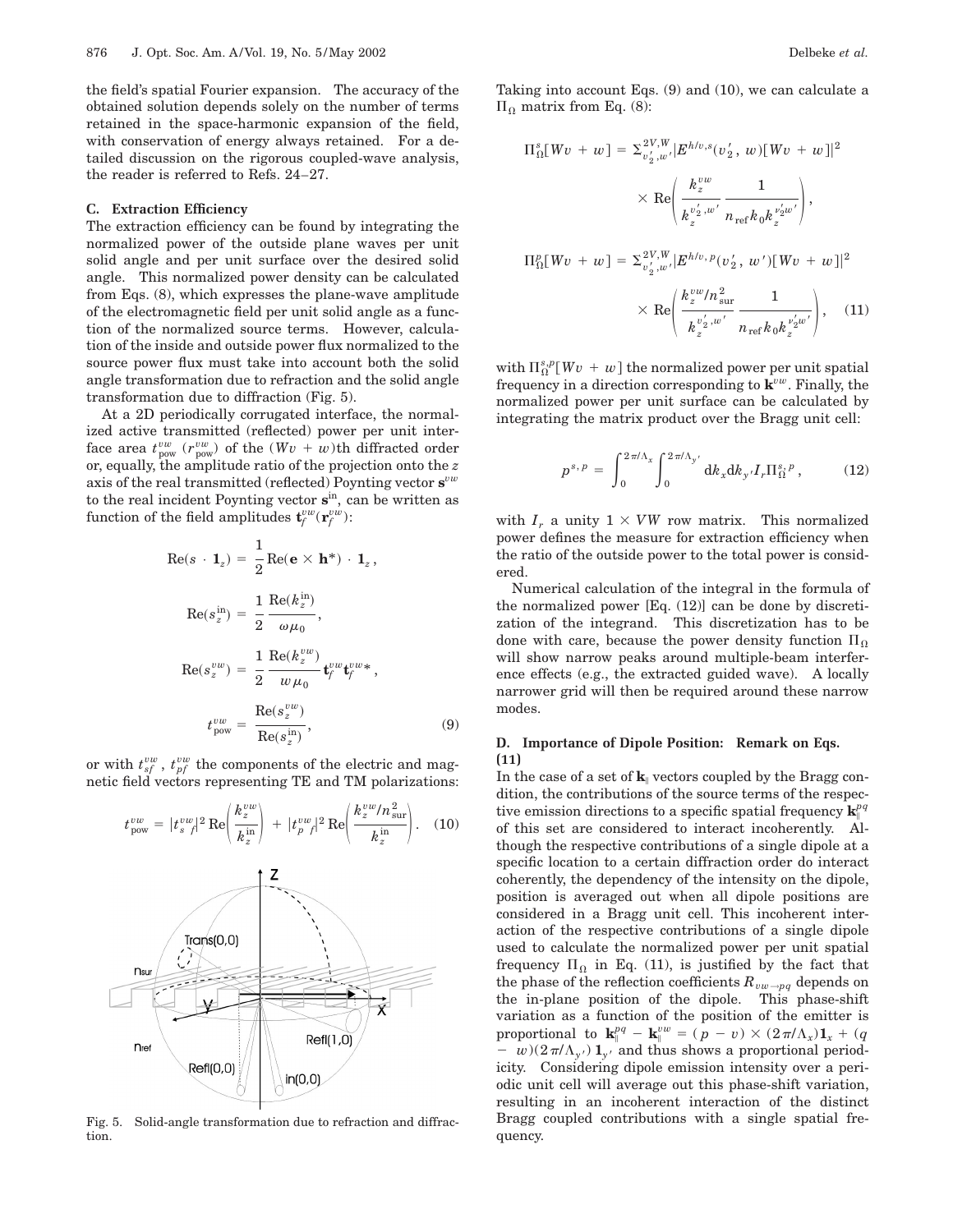# **4. NUMERICAL RESULTS**

#### **A. Grating-Assisted Resonant-Cavity LEDs with Use of a One-Dimensional Grating**

One-dimensional gratings used in RCLEDs do not help much to boost the efficiency, as shown graphically above, but they do give rise to an asymmetric, polarizationselective emission. This polarization is not related to the polarizations as defined for the dipole emission in Section 3 but defines the orientation of the electric field **E** with respect to the Bragg vector  $\mathbf{K}_{\Lambda}$  of the 1D grating. TE refers to an in-plane **E** component normal to  $\mathbf{K}_{\Lambda}$ . Figure 6 shows the polarization-selective behavior of a hybrid bottom-emitting cavity with a metallic/semiconductor 1D grating as top mirror and a GaAs/AlAs DBR as bottom mirror. The period of the grating is 600 nm (secondorder grating), the depth is 100 nm, and the filling factor is 0.3. The surface-normal emission shows clearly a polarization-selective emission preferentially in the TE polarization.

Figure 7 shows the angle-resolved spectrum for TE emission in the plane containing the Bragg vector and **k***<sup>z</sup>* (azimuthal angle  $\phi = 0$ ). According to the WDM, quasi-



Fig. 6. Polarization-selective emission: surface-normal spectral data for TE and TM polarization.



Fig. 7. Angle-resolved spectrum in the plane mounted by the Bragg vector and  $\mathbf{k}_z$  (azimuthal angle  $\phi = 0$ ).



Fig. 8. Simulated power per unit solid angle along the *x* axis as a function of the angle in the highest-index medium. Inset: contour plot of the simulated power per unit solid angle in  $\mathbf{k}_{\parallel}$ space.



Fig. 9. Simulated power per unit solid angle along the *x* axis as a function of the angle for increasing period.

guided modes are extracted into an angle  $\theta_{\rm out}$  corresponding to  $\mathbf{k}_{\parallel}^{\text{out}}$  when their in-plane wave vector  $\mathbf{k}_{\parallel}^{gm}$  satisfies the Bragg condition:  $\mathbf{k}_{\parallel}^{gm} = \mathbf{k}_{\parallel}^{out} \pm v \mathbf{K}_{\Lambda}$ . This condition is fulfilled by two counterpropagating modes when  $v=2$  (second-order grating), resulting in a splitting of the angle-resolved spectrum when oblique angles are considered ( $\phi = 0$ ).

The downward power per unit solid angle for a monochromatic source as a function of the angle in the highestindex medium along the *x* axis is plotted for this device in Fig. 8. Diffraction of the guided wave toward the outside mode is clearly visible when this plot is compared with the corresponding plot of a homogeneous layered RCLED in Fig. 1(c). On top of the lower *Q*-factored Fabry–Perot mode (10°–20°), two sharp peaks corresponding to the first and second diffraction orders can be distinguished at 0.1° and 27°, respectively. The inset of Fig. 8 shows the respective contour plot in the  $\mathbf{k}_{\parallel}$  space. The WVD of Fig. 2(b) can be distinguished. The speckled character of the diffracted waves in this contour plot is attributed to the finite grid.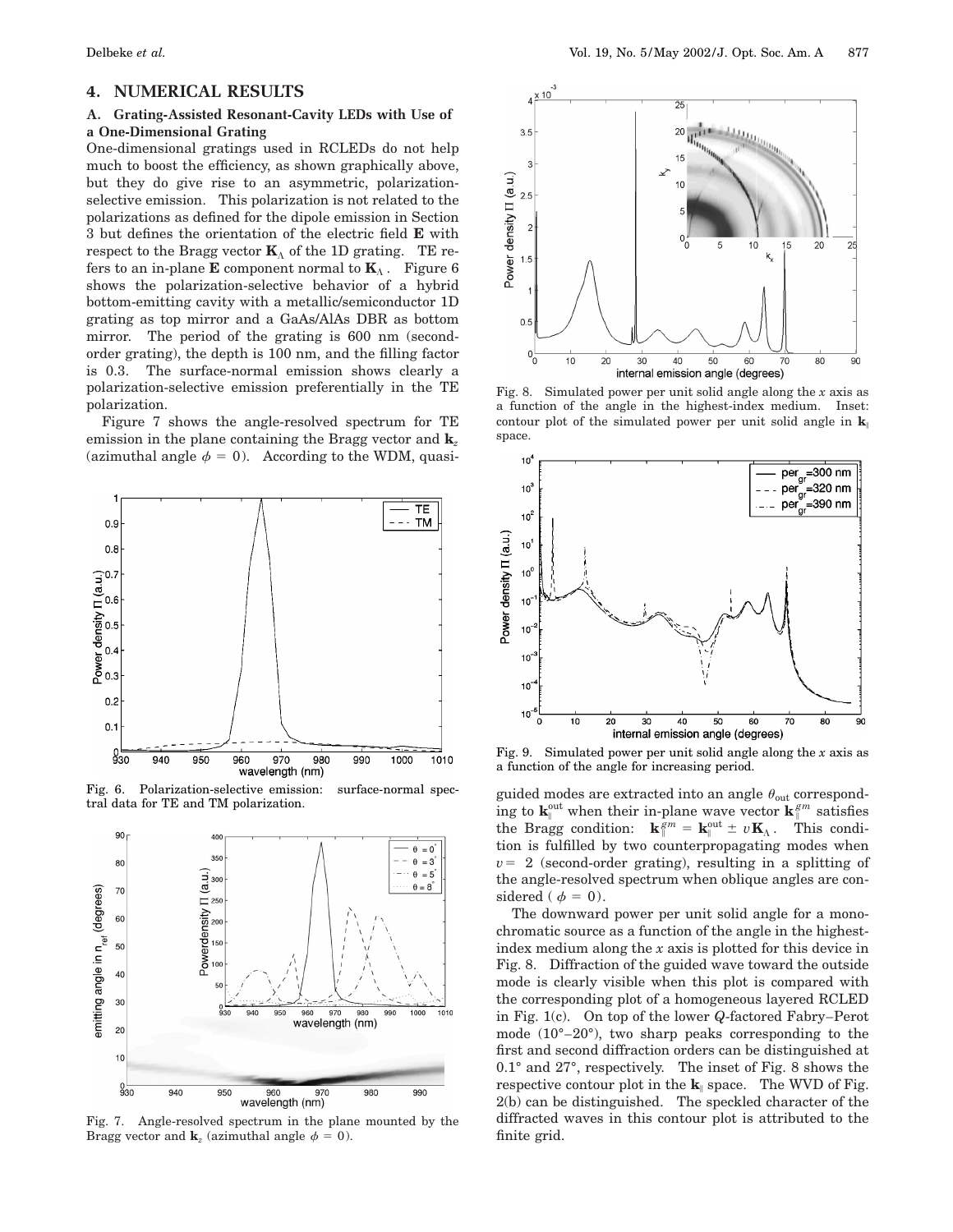With increasing period of the grating, the peak corresponding to the extractable diffracted guided wave will shift toward larger angles. This is shown in Fig. 9 for a first-order grating with periods 300, 320, and 390 nm. In the WVD this corresponds to projection of the guidedwave circle toward the extraction cone by use of a Bragg vector with decreasing length. The simulations are in correspondence with previously published experimental results.28

#### **B. Grating-Assisted Resonant-Cavity LEDs with Use of a Two-Dimensional Grating**

The downward power per unit solid angle as a function of the angle in the highest-index medium for a hybrid





Fig. 10. Simulated power per unit solid angle along the *x* axis as a function of the angle in the highest-index medium. Inset: contour plot of the simulated power per unit solid angle in  $\mathbf{k}_{\parallel}$ space. (a) 2D partially metallized air–semiconductor square lattice grating of depth 90 nm, fill factor 0.5, and period 300 nm; (b) 2D partially metallized air–semiconductor square lattice grating of depth 90 nm, fill factor 0.5, and period 390 nm.

Fig. 11. (a) Extraction efficiency of a hybrid bottom-emitting cavity with a 2D partially metallized air–semiconductor square lattice grating with period 300 nm and wavelength 976 nm as a function of the grating depth, (b) corresponding power per unit solid angle along the *x* axis as a function of the angle in the highest-index medium, (c) extraction efficiency for a grating with depth 90 nm as a function of the emitted wavelength.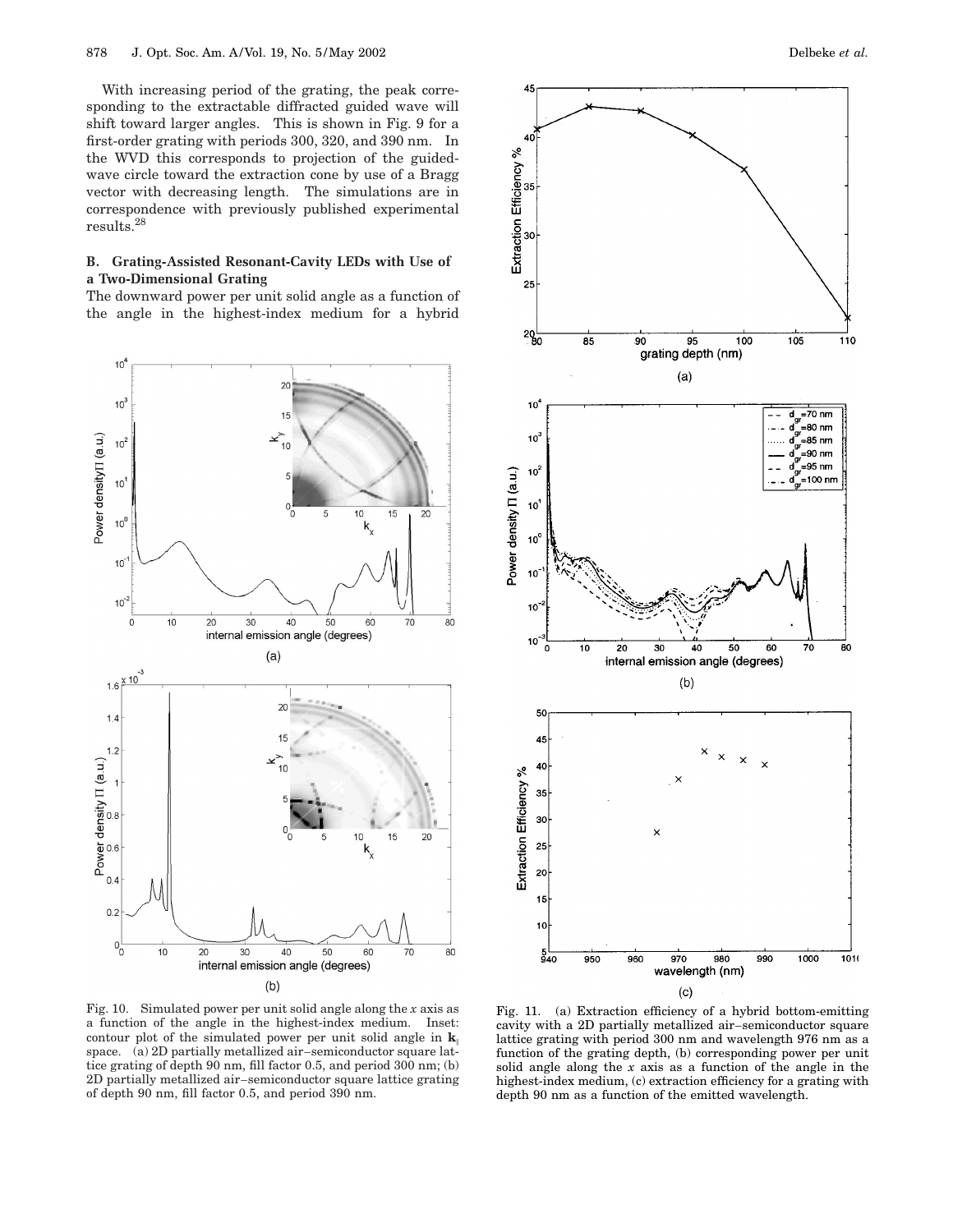bottom-emitting cavity is plotted in Fig. 10. The data in Fig. 10(a) are representative for a grating period of 300 nm and depth 90 nm; Fig. 10(b) is representative for a grating period of 390 nm and depth 90 nm. The 2D square lattice grating is partially covered with metal; this corresponds to obliquely evaporating the metallic contact on the grating that covers only the grating teeth. In contrast to full metallic gratings, the metallic absorption of partially metallized gratings is reduced, while homogeneous current injection remains. The inset is the respective representation in the  $\mathbf{k}_{\parallel}$  space. The diffracted guided wave is clearly present at extractable angles when the period is chosen to be 300 nm. When the period is increased, the peak corresponding the diffracted guided mode shifts to larger angles. This is similar to the case of GA-RCLEDs with a 1D grating.

The device can be optimized for high brightness by choosing the right combination of parameters: grating depth, grating period, filling factor, lattice structure, grating materials, cavity thickness, position of *QW*s, reflectivity of the bottom mirror, etc. As an example, the dependence on grating thickness for a hybrid bottom-emitting cavity with a 2D air–semiconductor square lattice grating of period 300 nm and filling factor 0.5 is shown in Fig. 11(a). The 2D grating is partially covered with metal. Figures  $11(a)$  and  $11(c)$  plot the extraction efficiency as a function of the grating depth, with a monochromatic source. Plots of the corresponding downward power per unit solid angle as a function of the angle show not only that the diffractive properties of the grating affect the extraction efficiency but also that the cavity tuning along the *z* axis plays a role in the brightness of the device [Fig. 11(b)]. The tuning affects the round-trip condition, which in turn influences the extractable Fabry–Perot mode. The equivalent phase plane of the grating (an imaginary plane that shows equivalent phase conditions for the zeroth-order reflection at the grating) varies with the depth of the grating. A deeper grating corresponds to a shorter cavity. Extraction of the Fabry–Perot mode is most efficient when the cavity is slightly detuned toward thicker cavities.20

A local optimum of more than 43% has been found with partial scanning of the large parameter space. Although this percentage holds only for monochromatic sources, the GA-RCLED is promising for highly efficient devices with finite intrinsic spectra, as can be seen in Fig. 11(c). The efficiency remains high over a wavelength range of 970– 990 nm. This range overlaps the intrinsic spectrum of the considered devices (FWHM  $= 20$  nm).

# **5. CONCLUSION**

A design for high-brightness RCLEDs was presented. An electromagnetic analysis for dipole emission in periodically corrugated multilayered systems was detailed. Implementation of this method is straightforward. Numerical calculations for a hybrid bottom-emitting cavity with a DBR bottom mirror and a partially metallic covered 2D air–semiconductor grating show that efficiencies of 40% can be obtained.

# **ACKNOWLEDGMENTS**

Danae¨ Delbeke thanks the Institute for the Promotion of Innovation by Science and Technology (IWT) in Flanders for financial support. This research was developed in the framework of the European Union Esprit research program SMILED (Semiconductor Microcavity Light Emitting Diodes) and the Belgian Inter-University Attraction Pole IAP IV-13.

Corresponding author Danaë Delbeke can be reached by e-mail at danae.delbeke@intec.rug.ac.be

### **REFERENCES**

- 1. K. Gillessen and W. Schairer, *Light Emitting Diodes: an Introduction*, (Prentice-Hall International, Cambridge, UK, 1987).
- 2. W. Schmid, F. Eberhard, R. Jäger, R. King, M. Miller, J. Joos, and K. J. Ebeling, "45% quantum efficiency lightemitting diodes with radial outcoupling taper," in *Light-Emitting Diodes: Research, Manufacturing, and Applications IV*, H. W. Yao, I. T. Ferguson, and E. F. Schubert, eds., Proc. SPIE **3938**, 90–97 (2000).
- 3. M. O. Holcomb, M. R. Krames, G. E. Hofler, C. Carter-Coman, E. Chen, P. Grillot, K. Park, N. F. Gardner, J.-W. Huang, J. Posselt, D. Collins, S. A. Stockman, G. M. Craford, F. A. Kish, I.-H. Tan, T. S. Tan, C. P. Kocot, and M. Hueschen, ''High power truncated-inverted-pyramid  $(Al_xGa_{1-x})_{0.5}In_{0.5}P$  light-emitting diodes exhibiting  $>50\%$ external quantum efficiency,'' Appl. Phys. Lett. **75**, 9365– 9367 (1993).
- 4. I. Schnitzer, E. Yablonovitch, C. Carneau, T. J. Gmitter, and A. Scherer, "30% external quantum efficiency from surface textured, thin-film light-emitting diodes,'' Appl. Phys. Lett. **63**, 2174–2176 (1993).
- 5. R. Windisch, C. Rooman, S. Meinlschmidt, P. Kiesel, D. Zipperer, G. H. Doehler, B. Dutta, M. Kuijk, G. Borghs, and P. Heremans, ''Impact of texture-enhanced transmission on high-effiency surface-textured light-emitting diodes,'' Appl. Phys. Lett. **79**, 2315–2317 (2001).
- 6. H. Benisty, H. De Neve, and C. Weisbuch, ''Impact of planar microcavity effects on light extraction—part I: basic concepts and analytical trends,'' IEEE J. Quantum Electron. **34**, 1612–1631 (1998).
- 7. H. Benisty, H. De Neve, and C. Weisbuch, ''Impact of planar microcavity effects on light extraction—part II: selected exact simulations and role of photon recycling,'' IEEE J. Quantum Electron. **34**, 1632–1643 (1998).
- 8. J. J. Wierer, D. A. Kellogg, and N. Holonyak, ''Tunnel contact junction native-oxide aperture and mirror verticalcavity surface-emitting lasers and resonant-cavity lightemitting diodes,'' Appl. Phys. Lett. **74**, 926–928 (1999).
- 9. I. Schnitzer, E. Yablonovitch, C. Caneau, and T. J. Gmitter, ''Ultrahigh spontaneous emission quantum efficiency, 99.7% internally and 72% externally, from AlGaAs/GaAs/ AlGaAs double heterostructures,'' Appl. Phys. Lett. **62**, 131–133 (1993).
- 10. M. G. Salt, P. Andrew, and W. L. Barnes, ''Microcavities, texture symmetry, and photonic bandgaps,'' J. Opt. Soc. Am. B **18**, 240–243 (2001).
- 11. S. C. Kitson, W. L. Barnes, and J. R. Sambles, "Photonic bandgaps in metallic microcavities,'' J. Appl. Phys. **84**, 2399–2403 (1998).
- 12. M. G. Salt and W. L. Barnes, "Flat photonic bands in guided modes of textured metallic microcavities,'' Phys. Rev. B **61**, 11125–11135 (2000).
- 13. H. Rigneault, F. Lemarchand, A. Sentenac, and H. Giovannini, "Extraction of light from source located inside waveguide grating structures,'' Opt. Lett. **24**, 148–150 (1999).